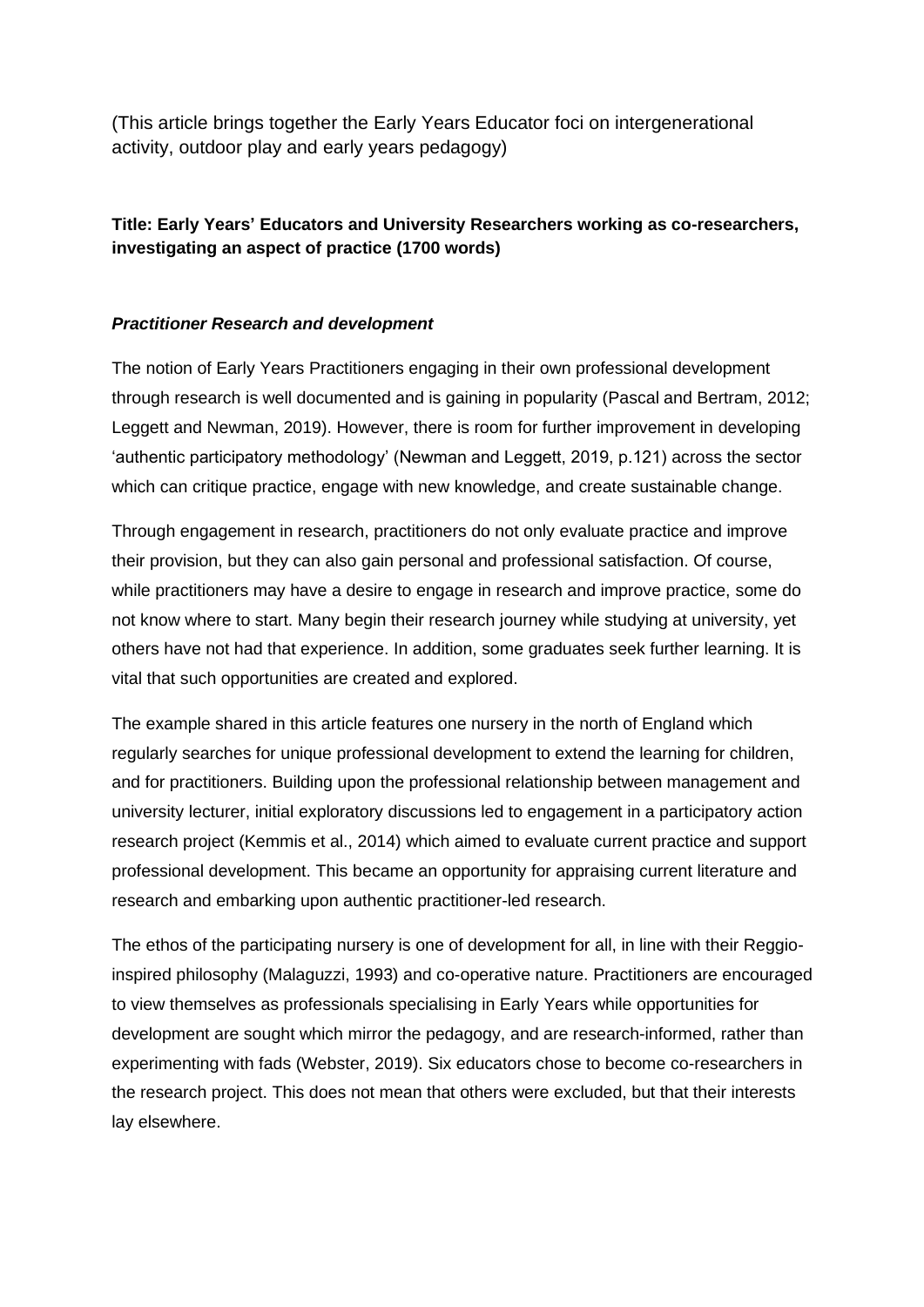The six practitioner co-researchers were qualified to work with young children, ranging from level 3 to degree level, and had a range of experience in the sector. All demonstrated an eagerness to provide the best learning opportunities for the children and families in their care.

## *Making the Research Happen - Implementation of a Research Circle*

A Research Circle, inspired by Persson (2009), was formed for co-researchers to investigate both areas of strength and those for development within the nursery. This Research Circle created an arena for planning, development of the research questions, recruitment of participants, critical reflection, and later analysis of the data. It ran for six months prior to the research commencing, weekly through the six-week research phase and sporadically thereafter until the analysis was complete.

Investment in the research was required by the setting to enable participation. Time was allocated for regular meetings, although these motivated practitioners also used their own time on occasions. Between meetings the practitioners shared reading material on the subject to maintain momentum. Time is valuable, and the investment by co-researchers should not be underestimated, yet the impact of the research far outweighed the initial investment.

Practitioner co-researchers engaged in each stage of the research to varying degrees. Participation built upon their strengths, challenged their thinking, and motivated them to plan for and critique new ways of working. It was important to adhere to the setting's philosophy, and to plan activity which was within the best interests and developmental needs of the children. Consideration was given to child-led play, freedom of choice and outdoor natural environments, all benefits discussed by Coates and Pimlott-Wilson (2019) in their Forest School research.

Within the Research Circle a decision was made to focus upon the evaluation and development of the setting's outdoor activity which had recently extended to an offsite Forest School provision (Doyle and Milchem, 2012). This discussion space afforded the group time to problem solve and to engage in wider reading, and critique articles (such as Burke, 2019; Yasunaga et al., 2016, Vanderven, 2011), leading to a particular interest in intergenerational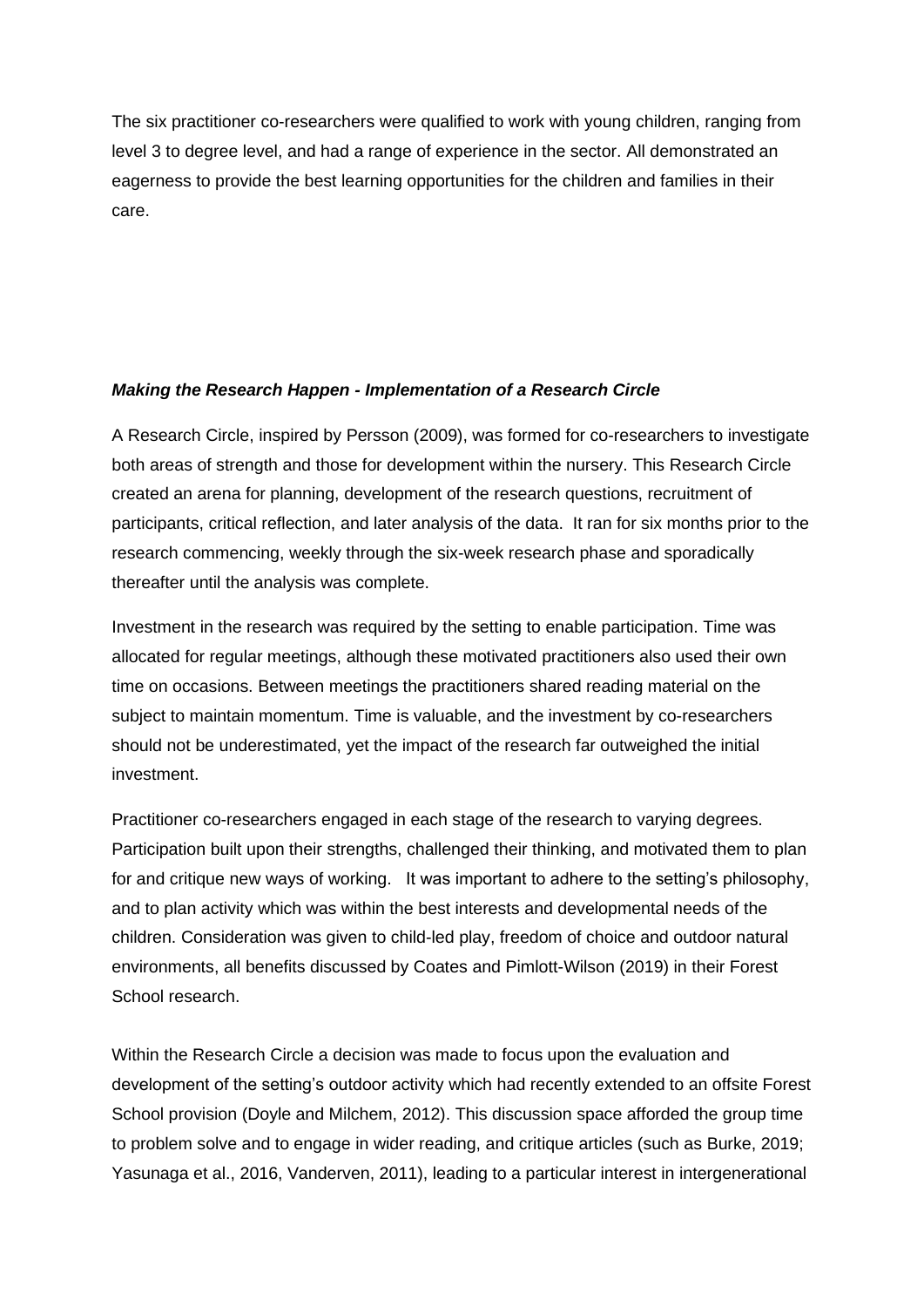activity within outdoor learning. Co-researchers agreed that the aim of the research would be to investigate the inclusion of older adults in the lives of young children within the urban Forest School environment, focusing upon interactions, knowledge exchange and benefits. Not only did this take recent research and good practice into consideration, but it was also a feasible project, one which utilised current practice and extended thinking and practice.

#### *Intergenerational activity in the informal outdoor environment*

Leading an intergenerational research project was a novel focus as much intergenerational activity read about until then, save Place-Based Education (Mannion et al., 2010; Mannion, 2012), had been of sedentary and indoor activity, possibly reflecting the perceived limitations of older adults and ease of organisation.

It was at this point, and despite an initial enthusiasm to participate, that the actual embarkation into the world of research became scary for the practitioners. They were excited to be involved yet had many fears. Unsupported, this could have led to them dropping out of the process. They feared recruitment may not occur, or that older adults may not engage with the children, among other worries. These aspects are also familiar to university researchers as deciding to undertake research does not necessarily mean success. Yet, the barriers were perceived rather than actual and were lowered by continued engagement in research and practice.

The university researcher and co-researcher practitioners worked in partnership to recruit, interview and welcome older adult participants (aged over 70) who were not related to the children. Forest School activity was managed as part of the practitioner's usual practice. They also took responsibility for preparing twelve children aged 3 and 4 years for research and supported them to participate in the research and to make sense of their experiences. Further details of this preparatory phase are found in the reference list (Heslop, 2019) and discussed by Atkins and Duckworth (2019).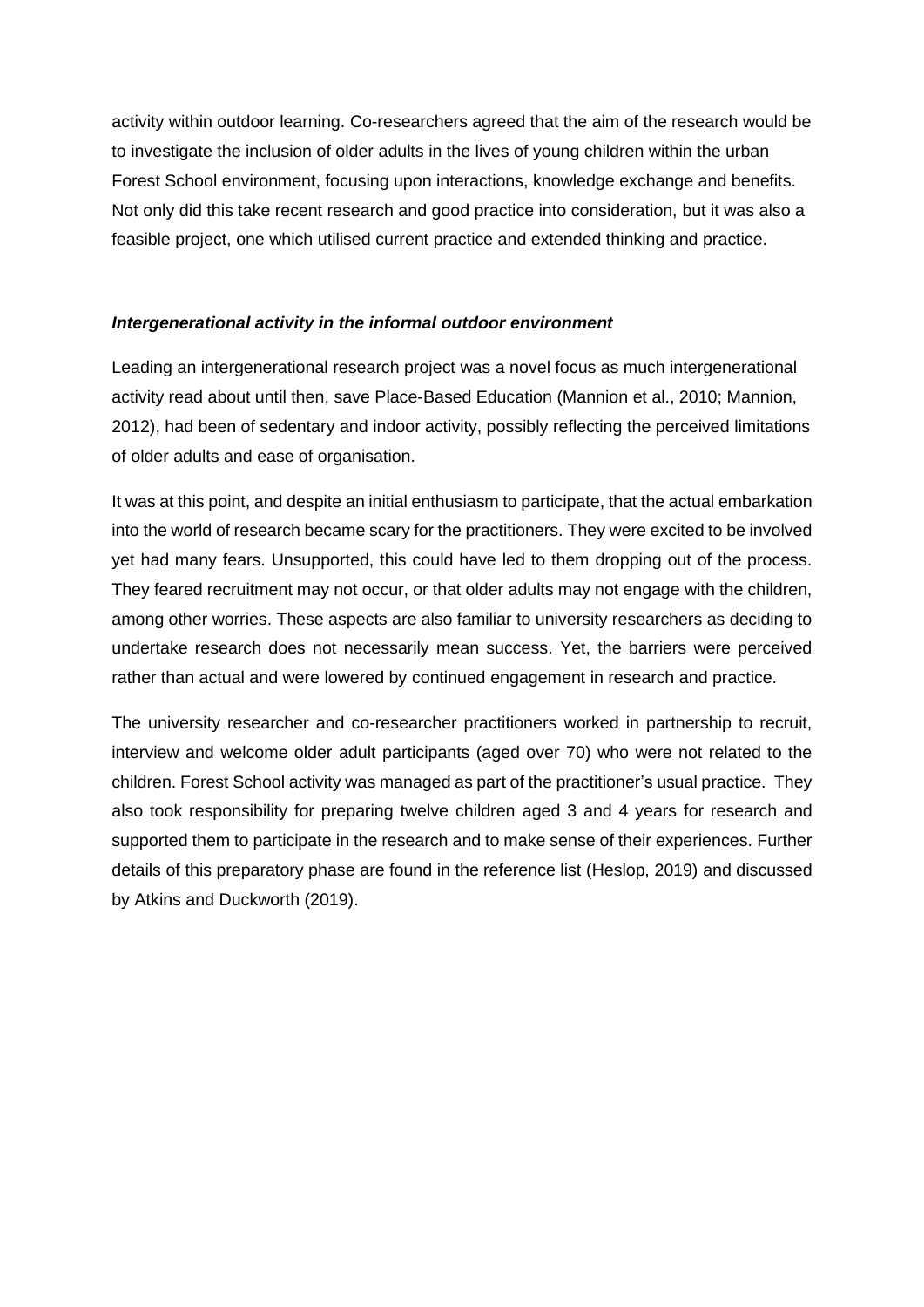

*Young children, practitioners and older adult working alongside each other in the urban Forest School*

## *Implementation of the research project*

This newly formed group of adventurers; co-researchers, young children, and non-related older adults, set off to explore the woods. To determine how the older adults and young children interacted, what knowledge they exchanged and what the benefits were for the participants, a raft of authentic data collection methods, were used.

While the university researcher recorded her own observations, practitioners also kept observations which were shared in Research Circles and aided confirmation of events. The recruited older adults had 'forest notebooks' which informed their later interviews. In addition, children developed floorbooks (Warden, 2015) with their educators at nursery and re-enacted their learning through play while a blog was established by practitioners and children to share experiences with their families.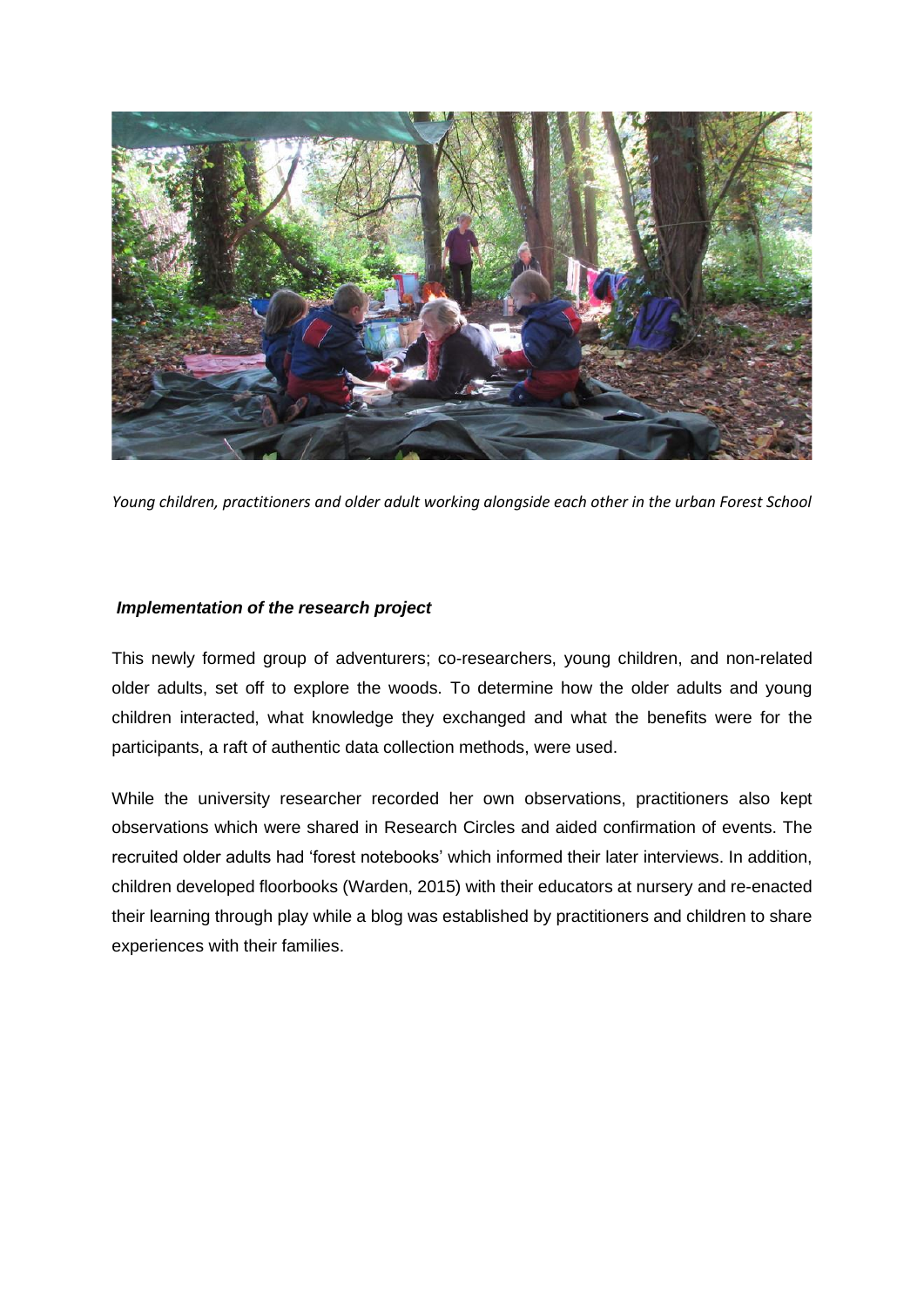

Floorbook reflection: '*This is Emily. She's happy. These are her shoes. I like Emily, she's nice'*

An iterative cycle of critical reflection took place within and beyond the Research Circle which enabled understanding and growth for all participants. Had the university researcher been working alone, they would have missed out on valuable data as interpretations and learning often occurred away from the field.

Data were analysed thematically by the co-researchers, resulting in four main findings, relating to the different forms of participation which emerged and their value for those involved: affective participation, collaborative participation, learning through intergenerational participation and challenging participation (Heslop, 2019). The research indicates that investment in well-planned intergenerational relationships, where older adults and young children *choose* to engage with each other, is key to subsequent learning for both age groups. Furthermore, non-formal places afford a relaxed atmosphere, and it is there where trust, essential for reciprocity in opportunities for challenge, can grow.

In addition, the middle generation, the practitioner co-researchers, can benefit by learning new perspectives, developing their reflective practice, and enhancing their professionalism.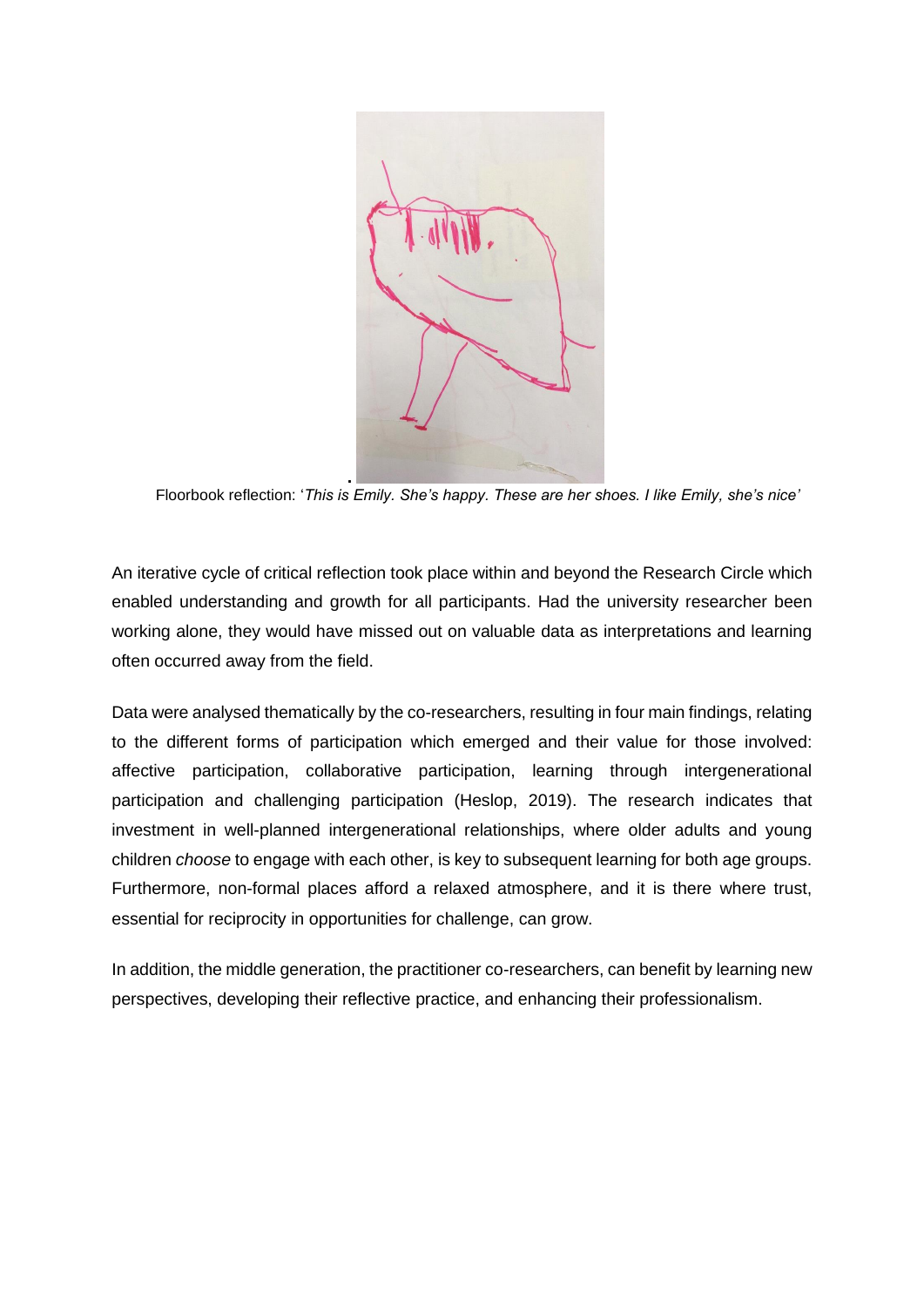#### *In reflection*

Time to reflect post fieldwork is essential, yet in day-to-day practice there is rarely enough time to share in professional dialogue. Once again, the structure of the Research Circle provided a flexible, safe, dialogical space, and time, for the reflections to take place. To the co-researchers the Research Circle was at the heart of the research.

It is important to expect the unexpected as engaging in research may challenge thinking, beliefs, or practice. This can result in adapting or creating policies or may even cause discomfort, and through Research Circles these concerns can be explored. Despite the challenges encountered, the co-researchers identified the value of engaging in research. Jane recognised how Research Circles helped her to 'try out new ideas and not be afraid to ask questions or get involved in discussions' while Diane highlighted how 'involvement in projects like this with a researcher could be the way forward for Early Years Practitioners'. Lisa informed of a subsequent intergenerational allotment project that the setting spontaneously developed following this research.

The potential benefits of intergenerational practice for all (Burke, 2019; Kernan and Cortellesi, 2020; Heslop, 2021) are known, and this research suggests that opportunities should be sought to involve older adults in the lives of young children within early childhood education, particularly within informal outdoor places such as Forest School.

In these times of COVID, our children have been removed from their grandparents and older friends for extended periods and those relationships may need to be rebuilt. As the outdoors is a marginally safer COVID environment (UNICEF, 2020), as well as an age-friendly environment (Steels, 2015), perhaps this is where we can undertake some of our intergenerational activity as we begin to rebuild.

Overall, this project was robust, ethical, empirical research which has contributed to knowledge in outdoor learning, intergenerational learning and Early Years practice… but it also had all characteristics of effective CPD for the practitioners including an 'explicit focus on practice… linking theory to practice…active learning and collective participation' (Mathers, 2020, p.4). This highlights that opportunities should be sought for practitioners and researchers to work together and to do this, the implementation of a Research Circle (Persson, 2009) can be a useful space for the implementation of practitioner research.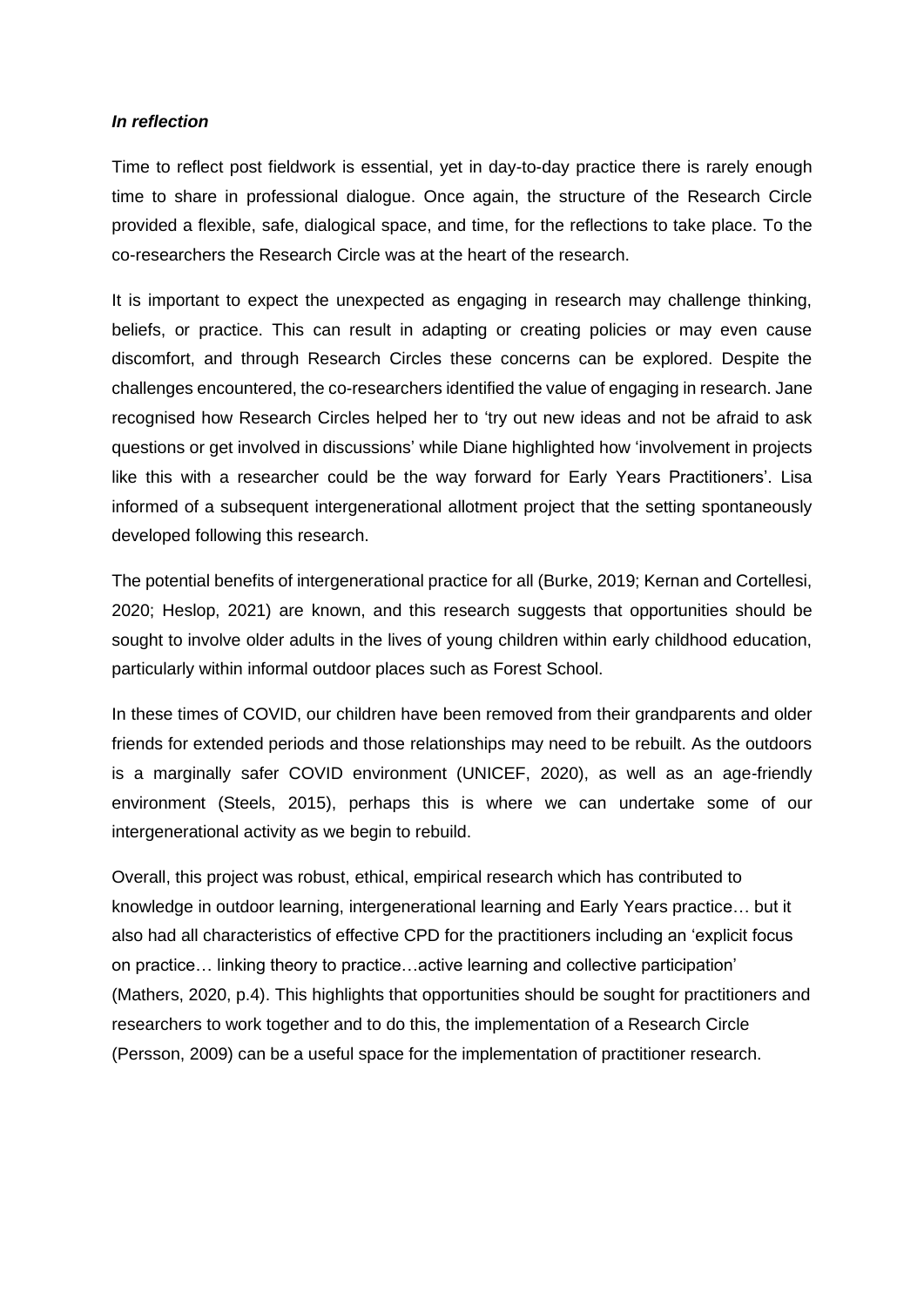# **Key Points**

- 1. Seek opportunities to engage in practitioner research, beginning with your own practice and perhaps engage with a university researcher. Research Circles could support this process.
- 2. Engaging in practitioner research is also an opportunity for continuing professional development.
- 3. Early Years Provision and Education in general, should consider how they can embrace all-age learning within informal outdoor contexts as there can be mutual benefits for all.

#### **References**

Atkins, L. and Duckworth, V. (2019) *Research methods for social justice and equity in education.* London, Bloomsbury.

Burke, S. (2019) 'Positive Futures Through Intergenerational Contacts' Available at: [https://www.earlyyearseducator.co.uk/features/article/building-positive-futures-through](https://www.earlyyearseducator.co.uk/features/article/building-positive-futures-through-intergenerational-contact)[intergenerational-contact](https://www.earlyyearseducator.co.uk/features/article/building-positive-futures-through-intergenerational-contact) (Accessed 21st December 2020)

Doyle, J., and Milchem, K. (2012) *Developing a Forest School in Early Years Provision*. London, Practical Pre-School Books.

Heslop, A.K. (2019) 'Intergenerational Practice: A Participatory Action Research Study Investigating the Inclusion of Older Adults in the Lives of Young Children within an urban 'Forest School' Environment'. Available from *<http://etheses.whiterose.ac.uk/25839/>* (Accessed 21 December 2020).

Heslop, K. (2021 *in press*) Chapter 6. Let's go on an adventure: Embracing and implementing intergenerational learning in Gillespie, A. (ed) *Early Careers in Education*: *Perspectives for Students and NQTs*. Available from: [https://books.emeraldinsight.com/page/detail/Early-Careers-in-](https://books.emeraldinsight.com/page/detail/Early-Careers-in-Education/?k=9781839825859)[Education/?k=9781839825859](https://books.emeraldinsight.com/page/detail/Early-Careers-in-Education/?k=9781839825859) (Accessed 21 December 2020)

Kemmis, S., McTaggart, R. and Nixon, R. (2014) *The action research planner: doing critical participatory action research*. London, Springer Science.

Kernan, M. and Cortellesi, G. (2020) *Intergenerational Learning in Practice Together Young and Old*. London: Routledge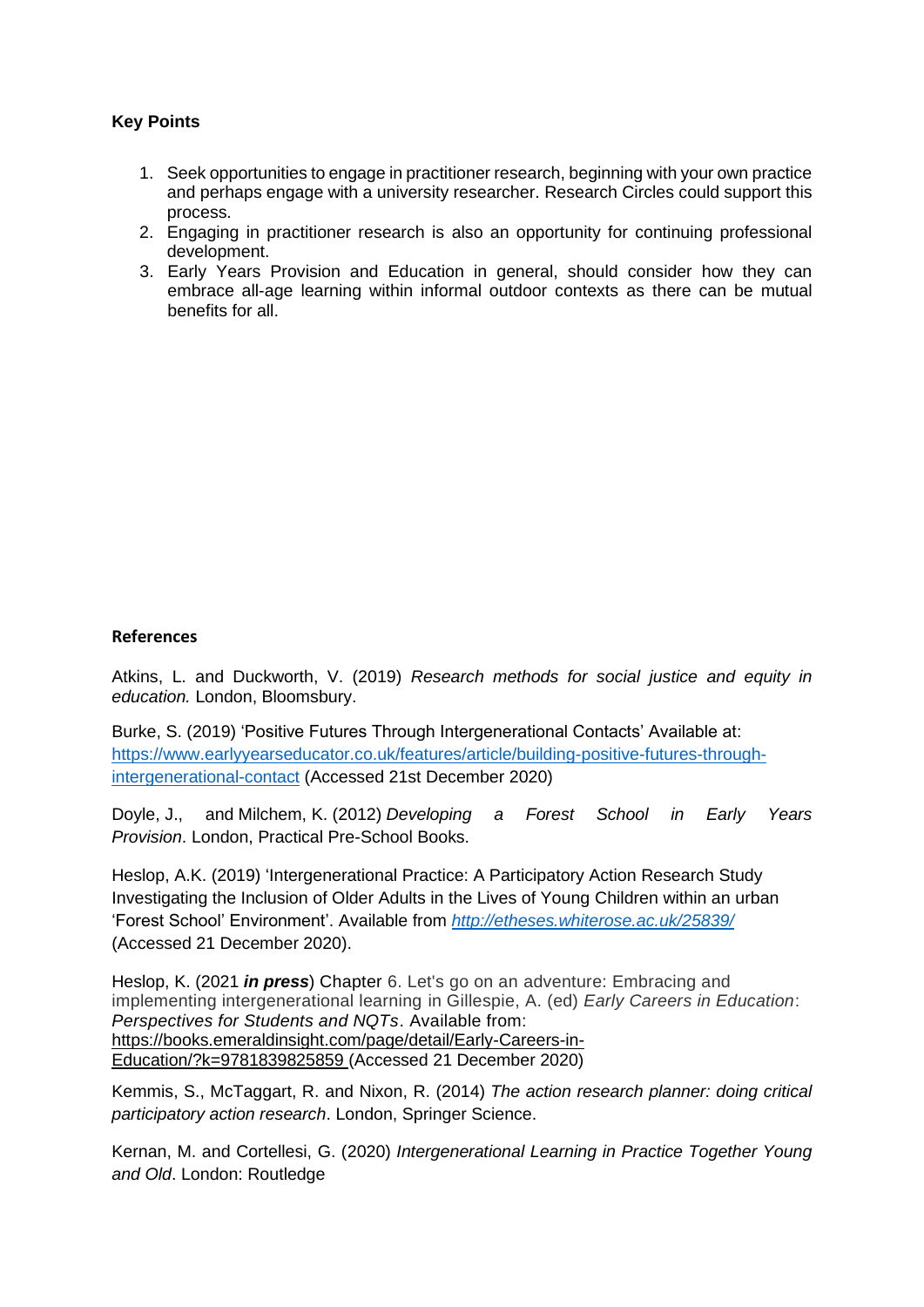Leggett, N. and Newman, L. (2019) 'Owning it: educators' engagement in researching their own practice'. *European Early Childhood Research Journal,* 27(1), 138-150.

Malaguzzi, L. (1993) 'For an Education Built on Relationships'. *Young Children,* November 9 -13. Available from: <https://www.reggioalliance.org/downloads/malaguzziyoungchildren.pdf> (Accessed 23 December 2020)

Mannion, G. (2012) Intergenerational education: the significance of 'reciprocity' and 'place'. *Journal of Intergenerational Relationships,* 10(4), 386-399*.*

Mannion, G., Adey, C. and Lynch, J. (2010) *Intergenerational place-based education: where schools, communities and nature meet*. Stirling, University of Stirling for Scottish Centre for Intergenerational Practice

Mathers, S. (2020) What are the Features of effective Professional Development? *Early Education Journal.* 90, pp.4-5

Newman, L. & Leggett, N. (2019) Practitioner research: with intent. *European Early Childhood Education Research Journal*, (27)1, 120-137.

Pascal, C., and T. Bertram. (2012) Praxis, ethics and power: developing praxeology as a participatory paradigm for early childhood research. *European Early Childhood Education Research Journal,* 20 (4). 477–492.

Persson, S. (2009) *Research circles – a guide.* Malmo, Centre for Diversity in Education.

Steels, S. (2015) Key Characteristics of age-friendly cities and communities: A review. *Cities.*  47, 45-52.

UNICEF (2020) Staying Safe Outside During Covcid-19 Available from: <https://www.unicef.org/coronavirus/staying-safe-outside-during-covid-19> (Accessed 21 December 2020)

Van der Ven, K. (2011) The road to intergenerational theory is under construction: a continuing story. *Journal of Intergenerational Relationships,* 9(1), 22-36.

Warden, C. (2015) *Talking and thinking floorbooks*. 3rd edition. Scotland: Mindstretchers.

Webster, C. (2019) 'Making it Real' *Early Years Educator* Vol 21, pp. 23-25

Yasunaga, M., Murayama, Y., Takahashi, T., Ohbva, H., Suzuki, H., Nonaka, K., Kuraoka, M., Sakurai, R., Nishi, M., Sakuma, N., Kobayashi, E., Shinkai, S. and Fujiwara, Y. (2016) Multiple impacts of an intergenerational program in Japan: Evidence from the research on productivity through intergenerational sympathy project. *Geriatrics and Gerontology International,* 16(S1), 98-109.